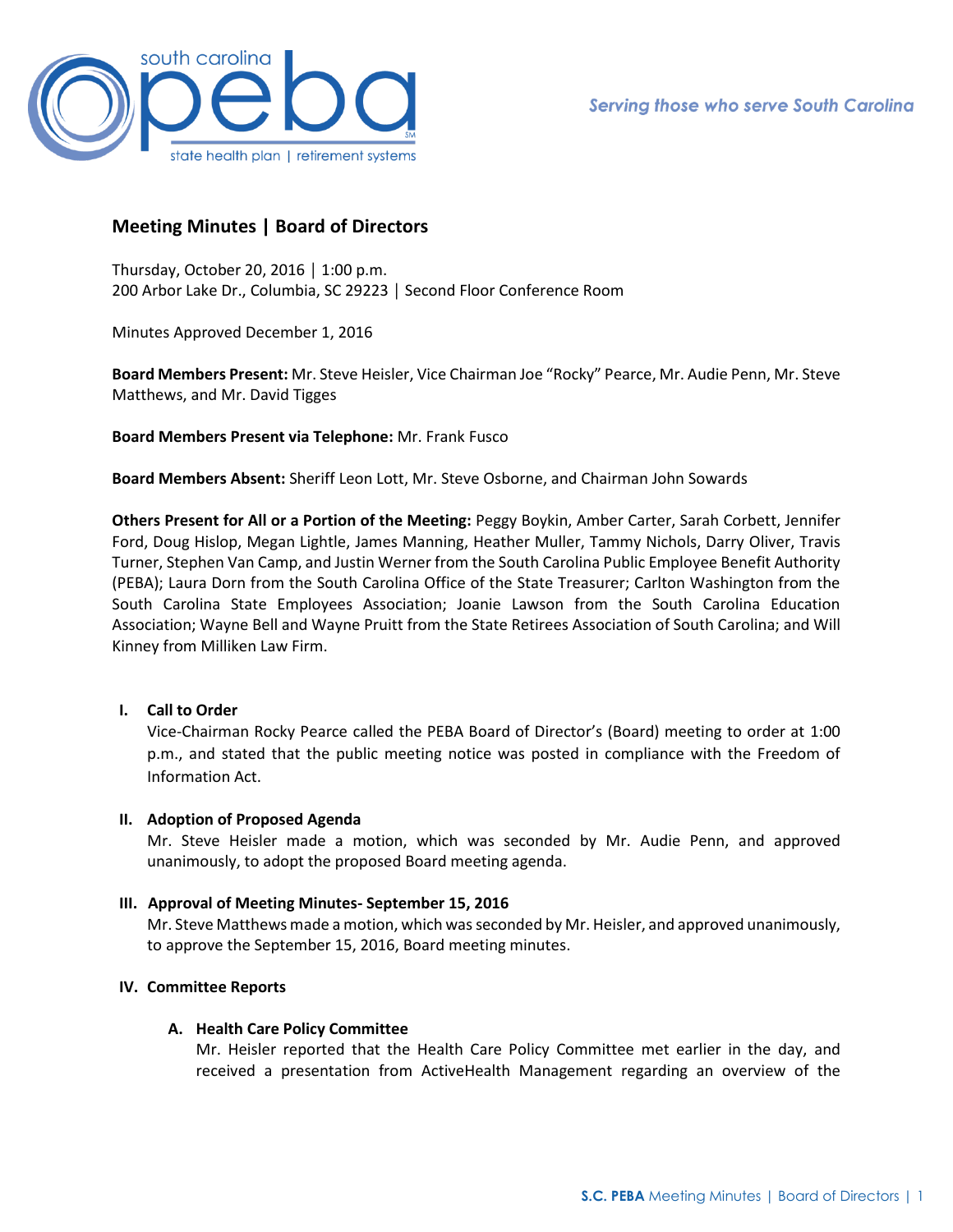evidence-based medicine alerts program that has been in place with the State Health Plan (SHP) since 2006.

Mr. Heisler stated that Mr. Shawn Davis from Express Scripts, Inc., discussed the National Preferred Formulary that will become effective in the State Health Plan January 1, 2017.

Mr. Heisler advised that Ms. Laura Smoak, Analytics and Health Initiatives Director, presented the annual adult well exam that is proposed for the State Health Plan for 2018, and reviewed the cost impact of the well exams based on several different scenarios. Mr. Heisler added that the Committee has asked to review additional cost scenarios.

Mr. Heisler reported that Ms. Sarah Corbett, Chief Operating Officer, reviewed the PEBA Board Strategic Plan-Staff Action Plans related to the Health Care Policy Committee, and provided an update to the 2016-2018 Business Plan.

Mr. Heisler advised that the next Committee meeting will be on November 9, 2016, at 10:00 a.m. to approve the 2018 State Health Plan budget.

### **B. Retirement Policy Committee**

Mr. David Tigges reported that the Retirement Policy Committee met on October 19, 2016, and made a motion for the Board to approve the nominations of Mr. Scott Slatton, Captain Robert G. Woods, IV, Mr. Walter G. Woodrum, III, and Ms. Rebecca Rochester to the Retirement/Pre-Retirement Advisory Panel.

 Vice-Chairman Pearce stated that a Committee motion does not require a second. The motion passed unanimously.

Mr. Tigges stated that Ms. Corbett, reviewed the PEBA Board Strategic Plan-Staff Action Plans related to the Retirement Policy Committee, and provided an update to the 2016-2018 Business Plan. Mr. Tigges noted that the Business Plan will be presented for approval at the Board Retreat on November 30, 2016.

#### **C. Finance, Administration, Audit and Compliance (FAAC) Committee**

Mr. Steve Matthews advised that the FAAC Committee received PEBA internal audit reports including:

- A. Retirement Claim Reviews
- B. Insurance Claim Reviews
- C. Investment Account Reviews
- D. Internal Audit of Check Receipts and Deposits
- E. Internal Audit Plan Status Report

Ms. Corbett reviewed the PEBA Board Strategic Plan-Staff Action Plans related to the FAAC Committee, and provided an update to Goal Four of the 2016-2018 Business Plan associated with responsibly managing risk to the organization.